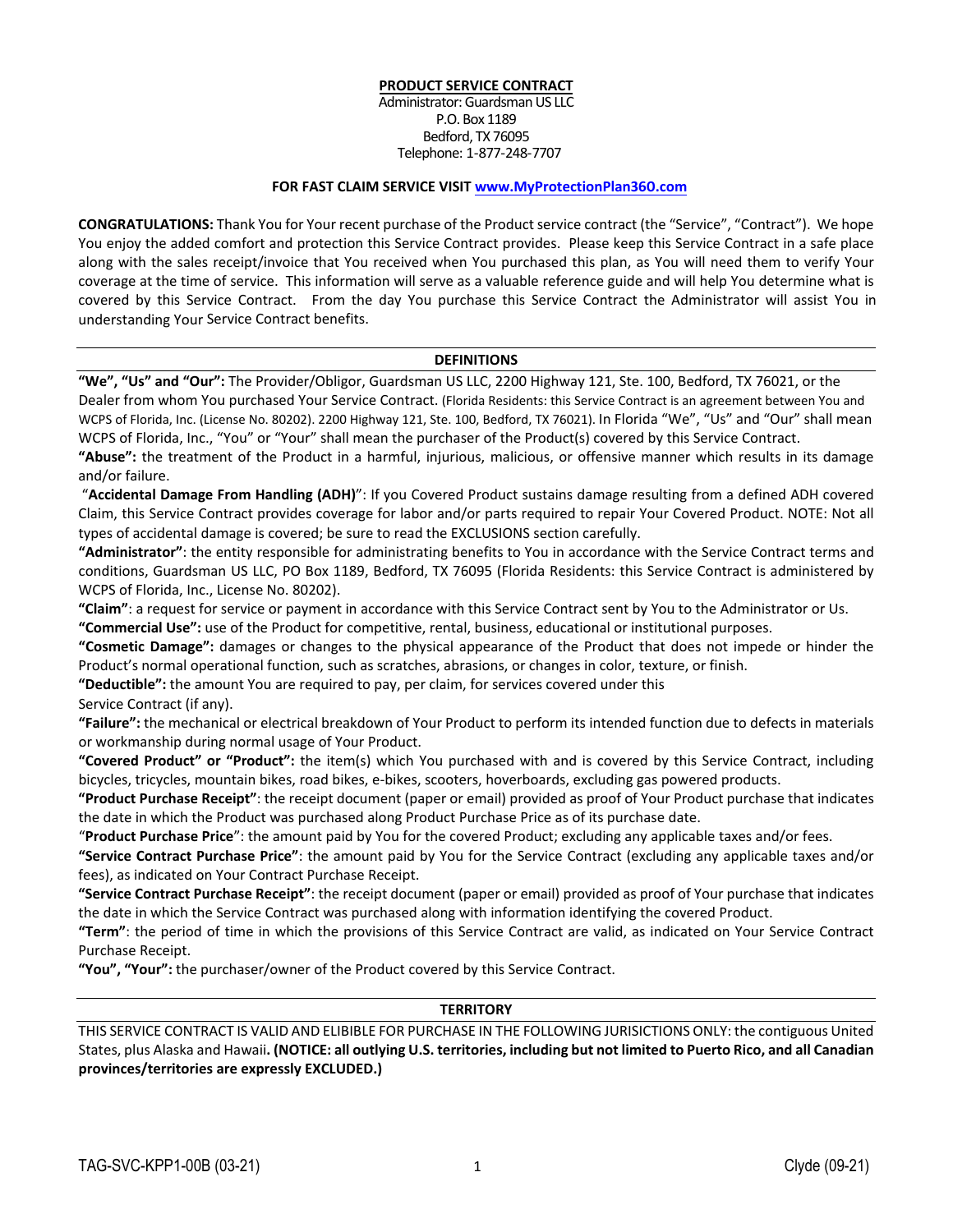#### **PRODUCT ELIGIBILITY**

This Service Contract covers eligible Products (as defined) that are purchased as new and manufactured for use in the United States; which at the time of purchase included a manufacturer's warranty valid in the United States providing minimum coverage of ninety (90) days parts and labor. Coverage outlined in this Service Contract only applies to Product not covered under any other insurance warranty, guarantee and/orservice contract providing the same benefits as outlined herein. Product must also be solely intended for normal personal use and not intended for Commercial Use. Accessories that attach to and are purchased concurrently with the Product are also eligible for coverage under this Service Contract.

#### **YOUR RESPONSIBLITIES**

**PRODUCT PROTECTION:** Be sure to properly store and operate Your Covered Product in accordance with the manufacturer's warranty and /or owner's manual at all times. If You suspect damage or breakdown of Your Product, You should promptly take reasonable precautionsin order to protect against further damage. *Any Claim determined to be a result of neglect, negligence,* misuse, or abuse (as defined in the EXCLUSIONS section of this Contract) of or to the Covered Product is NOT covered under *this Contract.*

**MAINTENANCE AND INSPECTIONS:** If specified in the Products manufacturer's warranty, assembly and/or owner's manual, You must perform all of the care, maintenance and inspections for the Product as indicated. You may be required to provide proof of fulfillment of such maintenance, care and/or inspections services at the time of Claim. *Any Claim determined to be a* result of Your lack of compliance with the Product manufacturer's warranty, assembly and/or owner's manual will NOT be *covered under this Contract.*

## **IMPORTANT PRODUCT INFORMATION**

If Your Product is exchanged by the manufacturer or Retailer, You should advise the Administrator as soon as practicable the make, model, and serial number of the exchanged Product. You can do this by either calling the Administrator at 1‐800‐723‐ 1127, or by writing to the Administrator at P.O. Box 1189, Bedford, TX 76095, ATTN: Data Entry. Note: in the event of such exchange, the Term of Your originally purchased Service Contract remains in effect and does not automatically extend.

## **CONTRACT TERM: EFFECTIVE DATE OF COVERAGE**

This Service Contract shall be effective as of the date you purchased Your Product. It shall remain in effect, subject to the Limit of Liability defined above, for a period of three (3) or five (5) years asindicated on your sales receipt. The Product manufacturer has primary responsibility for replacement or repair of the covered Product during the manufacturer's warranty period. This Service Contract shall terminate completely upon replacement of Your Product or at the end of the term specified in Your sales receipt, whichever occurs first. All Products replaced under this plan are the property of Us in their entirety.

## **IMPORTANT DISCLOSURES REGARDING "WHAT IS COVERED"**

Coverage described in this Service Contract will not replace or provide duplicative benefits during any active manufacturer's warranty period. During such period, anything covered under that warranty is the sole responsibility of the manufacturer and will not be considered under this Contract; regardless of the manufacturer's ability to fulfill its obligations.

# **ALL COVERAGE PROCLAIMEDUNDER THIS SERVICE CONTRACT IS EXPRESSLY SUBJECT TOTHE**

# **"LIMITOF LIABILITY"AND"EXCLUSIONS" PROVISIONS. READTHESE SECTIONS CAREFULLY.**

About Repairs: When provided, parts used for repairs may be new, used, refurbished or non-original manufacturer parts that perform to the factory specifications of Your original Covered Product.

About Replacements: Reasonable efforts will be made in order to replace Your original Covered Product with a same match; however, there may be some cases where it is impossible to procure an exact match (for example, the manufacturer may have deemed the model or color obsolete). In such situations, We will provide You with a replacement that may be a new, rebuilt, or refurbished product that is at least of equal features and functionality, but it may be a different brand or color from Your original Covered Product. Additionally, please note that sometimes technological advances that are out of Our control may result in a replacement that has a lower selling price than Your original Covered Product, and this Contract does not provide any reimbursement for such a cost difference. Also know that any/all parts, components, or whole products that We provide replacement for will automatically become Our property. The replacement Product product will not extend Your Contract Term and is ineligible for continued coverage under Your original Contract. However, You may be able to purchase a new Service Contractfor Yourreplacement Product based on current product eligibility and coverage availability. *(Note: You* may be required to ship or deliver the defective Product prior to receiving an authorized replacement Product product.)

About Reimbursements: In the event We determine to provide You with reimbursement towards the replacement of the defective Product, such reimbursement may be in the form of a check, voucher, Retailer gift card, or store credit, provided at Our sole discretion, and the value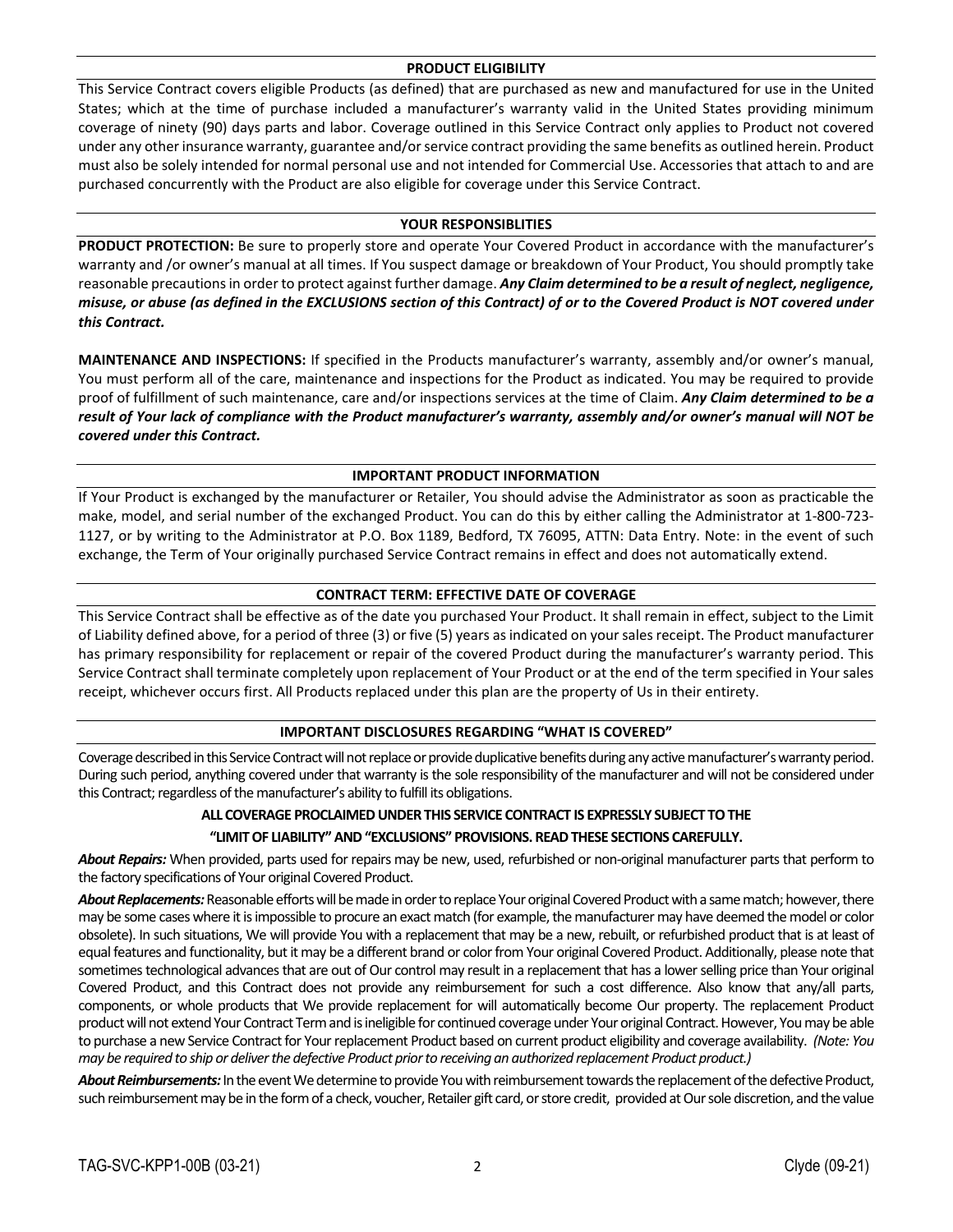of such will not exceed the amount equal to the Product Purchase Price shown on Your Contract Purchase Receipt and Your Product Purchase Receipt. (Note: You may be required to ship or deliver the defective Product prior to receiving any authorized reimbursement.)

#### **WHAT IS COVERED**

Products from all manufacturers in the Product business except Products which do not have a manufacturer's warranty of at least ninety (90 days) on parts and labor, and except gas powered. In consideration of payment of the Service Contract price, We will furnish or pay for labor and parts or replacement Product required to repair a mechanical failure of the covered Product caused by defects in workmanship and/or materials during normal usage for the term of this Service Contract, provided the Product is not covered under any other warranty orservice contract. In the event of a Claim, We will repair or, at Our discretion, replace the Product with a new, rebuilt, or refurbished Product of equal features and functionality from the same manufacturer of the original Product if possible; otherwise, We shall provide an equivalent Product from another similar manufacturer. Upon replacement of a Product, We will have no further obligation to repair or replace the Product and you will not be entitled to make any further claims for its repair or replacement. This Service Contract does not cover repair or replacement of the Product for any of the causes or provide coverage for any losses set forth in the section entitled "**EXCLUSIONS** (**WHAT IS NOT COVERED)**".

## **PRODUCT SERVICE CONTRACT COVERAGE SPECIFICS**

Coverage begins from the date the Product is purchased and continues for the term indicated on Your sales receipt. Coverage includes:

- Complete parts and labor Original manufacturer's warranty alwaystake precedence over Service Contract coverage. The retailer will be reimbursed forlabor when they file a claim on a part that isstill covered underthe term of Complete coverage for parts and labor begin after the original manufacturer's warranty.
- Wheels
	- o Spokes
	- o Rims
	- o Hubs
	- o Valve systems
- Quick releases
- Fork, including skewers
	- The Crank Assembly
		- o Chain wheels
		- o Crank Arms
		- o Pedals
		- o Bottom bracket
- Brakes
	- o Brake lines
	- o Brake cables
	- o Brake levers
	- o Brake housing
	- o Rotors
	- o Hoses
	- o Fluid reservoirs
	- o Calipers
- Drive trains
	- o Chain when chain fails to meet normal standards of operating performance.
	- o Chain rings
	- o Derailleur (front & rear)
	- o Shifters, cables, and housing
	- o Freewheel/cassette

## **Limited to two drive train repairs or replacements of chains, cassettes, and chainrings per Service Contract**

- Suspension
	- o Front
	- o Rear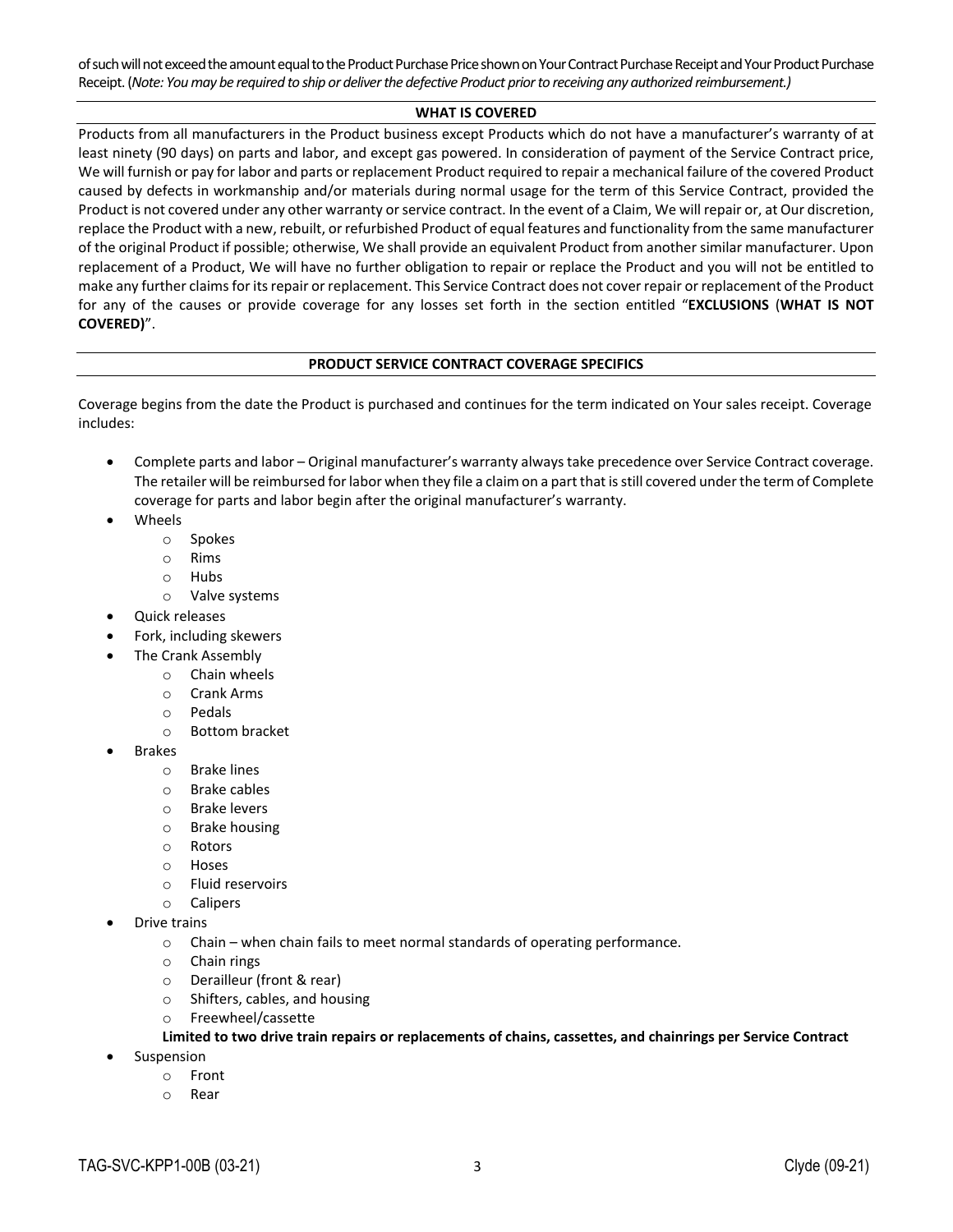- Handlebar
- Handlebar grips
- Handlebar stem
- Headset
- Pedals
- Saddle
- Seat post
- Seat frame
- Seat rails
- Seat collar

ELECTRICAL PRODUCTS, IN ADDITION TO THE ABOVE

- Motor; EXCLUDES BATTERIES
- Controller
- Electrical bike cabling
- Accessories
	- o All functionally operational accessories physically attached to the bike on the date of sale are covered

**Wheels and Tires Plan**: If You purchased the Wheels and Tires Plan ("Your Plan"), in the event of a covered claim resulting from accidental damage from handling or Failure (as defined), Your Plan provides replacement of the wheels and/or tires on Your Product (labor costs are not included). Replacement products and/or components may be a new or refurbished product of equal or similar features and functionality, but not necessarily the same brand. Any and all parts or units replaced under this Service Contract become Our property in their entirety. Only one tube, tire, and wheel replacement is permitted each term year.

Accidental Damage from Handling Coverage (ADH Coverage): If purchased, ADH Coverage augments Your Service Agreement by providing protection against sudden and unforeseen accidental damage to Your Product; provided such damage was in **the course of regular use of the Product by You, and subject to the exclusions below:**

**ADH COVERAGE DOES NOT PROVIDE PROTECTION AGAINST WEAR AND TEAR, THEFT, MYSTERIOUS DISAPPEARANCE, MISPLACEMENT, RECKLESS, ABUSIVE, WILLFUL, OR INTENTIONAL CONDUCT ASSOCIATED WITH HANDLING AND USE OF THE PRODUCT, COSMETIC DAMAGE AND/OR OTHER DAMAGE THAT DOES NOT AFFECT UNIT FUNCTIONALITY, OR DAMAGE CAUSED DURING SHIPMENT BETWEEN YOU AND OUR SERVICE PROVIDERS. ANY RESULTANT DAMAGE FROM THIS TYPE OF TREATMENT IS NOT COVERED BY ADH COVERAGE.**

# **DEDUCTIBLE**

There is no Deductible required to obtain service on Your Product.

# **HOW TO FILE A CLAIM**

IMPORTANT: The submission of a Claim does not automatically mean that the damage to or breakdown of the Product is Covered under Your Plan and this Contract. In order for a Claim to be considered, You have to contact the Administrator first for Claim approval **and to receive an authorization number.** 

# **COMPLETE THE FOLLOWINGSTEPS TOHAVE YOUR CLAIMCONSIDEREDUNDER THIS CONTRACT:**

- 1. Go online to www.MyProtectionPlan360.com/ or call toll-free 1-877-248-7707 with Your Contract Purchase Receipt and Your Product Purchase Receipt readily available.
- 2. Explain the problem Your Product is experiencing and provide the Administrator any additional information/documentation in order to validate Your Claim.
- **3.** After confirmation of Claim eligibility under Your Plan and this Contract, the Administrator will issue a Claim authorization number to You along with additional information regarding how Your Product will be further serviced (refer to the "PLACE OF SERVICE" section below for further details).

In the event the Contract Term expires during time of an approved Claim, Your coverage will be automatically extended until the date in which the Claim in progress has been fulfilled completely in accordance with the terms and conditions of the Service Contract.

## **PLACE OF SERVICE**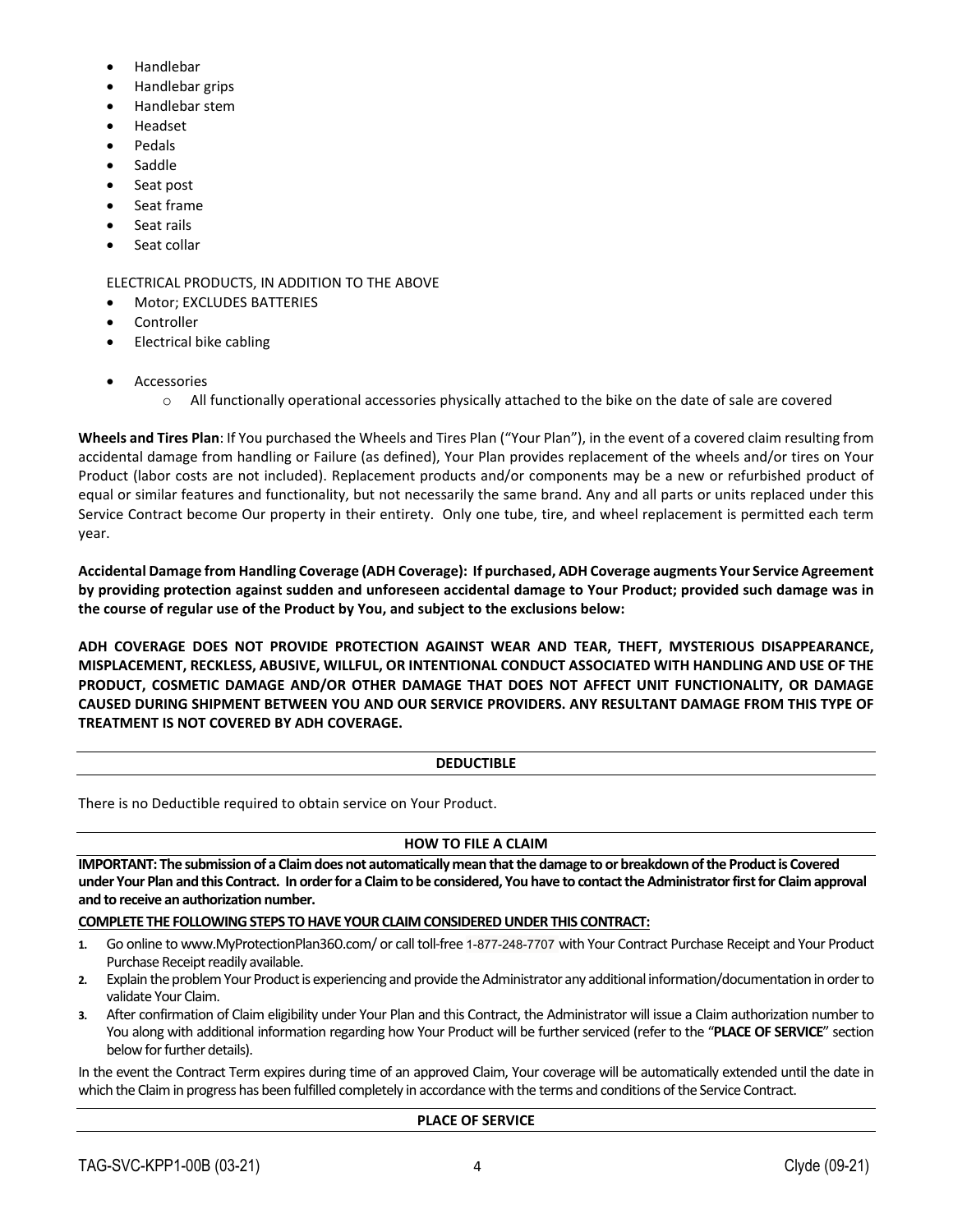The following is determined at the Administrator's sole discretion as deemed appropriate for the particular problem Your Product t is experiencing and based on the explanation You have provided when initiating Your Claim. All Claims submitted in accordance with this Contract are handled individually; the place of service provision that applies to one Claim may not necessarily apply to another Claim.

- For Product that is eligible for In-Home/On-Site Service, We will arrange for Your Product to be serviced at Your location; provided You have prepared the following provisions: (1) accessibility to the Product; (2) a non-threatening and safe environment; and (3) an adult over the age of 18 to be present for the period of time Our authorized technician is scheduled for service and while Our authorized technician is on Your property servicing Your Product. In the event it is necessary to continue certain repair services at a repair center, You may be required to ship/transport the Product to a repair center designated by the Administrator. In such circumstances, the shipping/transportation charges will be Your responsibility covered under this Contract. In-Home/On-Site Service will be provided by a service Provider authorized by the Administrator during regular business hours, local time, Monday through Friday (except holidays).
- For Product that is eligible for Depot Service, You are responsible for the safe shipping of Your Product to Our authorized depot center, as directed by the Administrator, and the costs required for the safe shipping of the Product back to Your location is covered by this Contract.

For Product that is eligible for *Carry-In Service*, You are responsible for transporting Your Product to and from Our authorized service center. In the event Your Product needs to be shipped to another location determined by Us, You are responsible for the safe shipping of Your Product to and from Our authorized service center.

## **LIMIT OF LIABILITY**

The total amount that We will pay for services in connection with all Claims pursuant to this Service Contract is up to the Product Purchase Price shown on Your Product Purchase Receipt and/or Contract Purchase Receipt; excluding taxes/fees and less any previous Claims paid by us. Once the cumulative amount that We have paid – whether for repair services (including labor), parts and/or components, entire product replacement, or reimbursement – has reached the Product Purchase Price shown on Your Contract Purchase Receipt and/or Product Purchase Receipt and/or Sales Receipt amount, Our obligations will be considered fulfilled in entirety and coverage under Your Contract ends (regardless of whether or not there is remaining time under Your originally purchased Contract Term).

IN ADDITION TO THAT WHICH IS NOTED ABOVE, NEITHER WE NOR THE ADMINISTRATOR NOR THE RETAILER SHALL BE LIABLE FOR ANY INCIDENTAL OR CONSEQUENTIAL DAMAGES; INCLUDING BUT NOT LIMITED TO: PROPERTY DAMAGE, LOST TIME, LOST DATA, OR LOST INCOME/WAGES RESULTING FROM THE FAILURE OF OR DAMAGE TO ANY COVERED PRODUCT OR COMPONENT THEREOF, REGARDLESS OF WHETHER SUCH FAILURE OR DAMAGE IS COVERED UNDER THE PROVISIONS OF THIS CONTRACT, OR FROM DELAYS IN SERVICE OR THE INABILITY TO RENDER SERVICE, OR RESULTING FROM THE UNAVAILABILITY OF REPAIR OR REPLACEMENT PARTS/COMPONENTS/ITEMS OR INABILITY TO PROVIDE EXACT MATCH REPLACEMENT, OR FOR ANY AND ALL PRE-EXISTING CONDITIONS KNOWN TO YOU; INCLUDING ANY INHERENT PRODUCT FLAWS.

## **EXCLUSIONS (WHAT IS NOT COVERED)**

**AS RELATED AND APPLICABLE TO YOUR COVERED PRODUCT, THIS CONTRACT DOES NOT COVER ANY FAILURE, DAMAGE, REPAIRS OR SERVICES IN CONNECTION WITH OR RESULTING FROM:**

**(A) ANY PRODUCT LOCATED OUTSIDE THE UNITED STATES** 

**OF AMERICA OR CANADA;** 

**(B) PRODUCT SOLD WITHOUT A MANUFACTURER'S WARRANTY OR SOLD "AS IS";** 

**(C) DAMAGE FROM ACCIDENT, ABUSE, MISUSE, AND INTRODUCTION OF FOREIGN OBJECTS INTO THE PRODUCT, IMPROPER PRODUCT MODIFICATIONS OR ALTERATIONS;**

**(D) PRODUCT CONSUMABLES, NON‐OPERATIONAL COMPONENTS, AND ADD‐ON ACCESSORIES INCLUDING ADAPTORS, BATTERIES, BYCYCLE PAINT & DECALS, BOLTS, BRAKE PADS, CHARGERS, CORDS, CYCLING COMPUTERS, DIALS, DRIVE BELTS, FENDERS, FUEL OF ANY KIND, HANDLE BAR TAPE, HANDLES, HINGES, KEYPADS, KEYS, KNOBS, LATCHES, LCDs OR LEDs, LIGHTS, PANNIERS, REMOTE CONTROLS, SADDLE BAG, SADDLE FABRIC OR COVER, TIRES, TUBES OR ANY OTHER PARTS OR MATERIALS WHICH ARE DESIGNED TO BE CONSUMED DURING THE LIFE OF THE PRODUCT.** 

**(E) FAILURE TO FOLLOW THE MANUFACTURER'S**

**INSTRUCTIONS;** 

**(F) LACK OF MANUFACTURER SPECIFIED MAINTENANCE, IMPROPER PRODUCT MODIFICATIONS, VANDALISM, ANIMAL OR INSECT INFESTATION, RUST, DUST, CORROSION, OR ACTS OF NATURE OR ANY OTHER PERIL ORIGINATING FROM OUTSIDE THE PRODUCT;** 

**(G) THIRD PARTY ACTIONS (FIRE, COLLISION, VANDALISM, THEFT, ETC.);**

**(H) DAMAGE CAUSED DUE TO THE ELEMENTS OR ACTS OF GOD;** 

**(I) DAMAGED CAUSED BY WAR, INVASION OR ACT OF FOREIGN ENEMY, HOSTILITIES, CIVIL WAR, REBELLION, RIOT, STRIKE, LABOR DISTURBANCE, LOCKOUT OR CIVIL COMMOTION;** 

**(J) DAMAGE COVERED BY THE MANUFACTURER, ANOTHER SERVICE CONTRACT OR INSURANCE;** 

**(K) PREVENTIVE MAINTENANCE, INCLUDING BUT NOT LIMITED TO SPEC‐CHECKS AND ADJUSTMENTS;** 

**(L) COMMERCIAL USE;** 

**(M) PERIODIC CHECK UPS AND/OR MAINTENANCE AS DIRECTED BY THE MANUFACTURER;**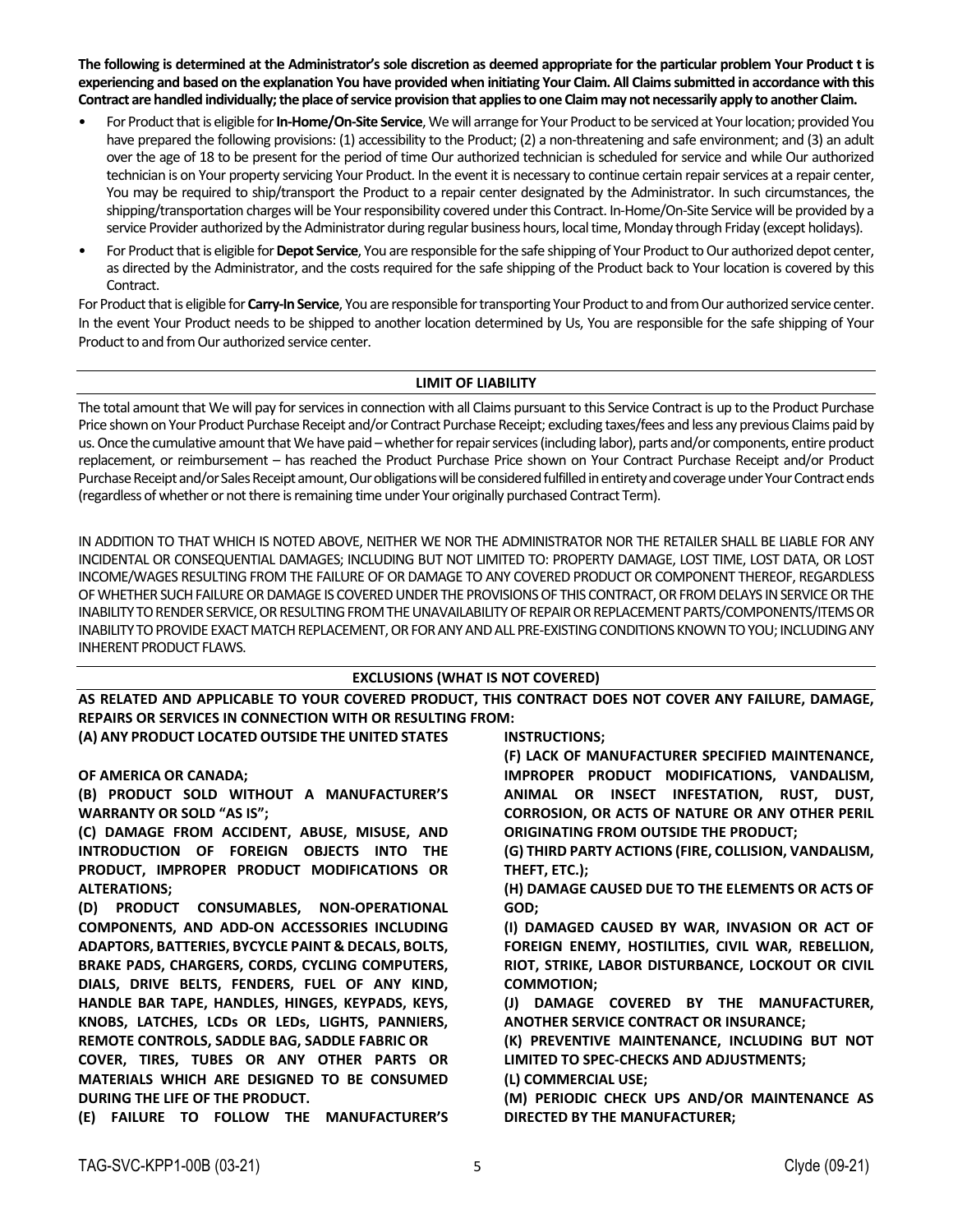**(N) ANY LOSS OTHER THAN A COVERED BREAKDOWN OF THE COVERED PRODUCT;** 

**(O) NON‐FUNCTIONAL OR AESTHETIC PARTS, INCLUDING BUTNOT LIMITEDTOPLASTIC PARTS (S)ANYANDALL CASES IN WHICH THE MANUFACTURER OF THE PRODUCT WOULD NOT HONOR ANY WARRANTY REGARDING THE PRODUCT;** 

**(P) FAILURE TO USE REASONABLE MEANS TO PROTECT THE PRODUCT FROM FURTHER DAMAGE AFTER A FAILURE OCCURS;** 

**(Q) SCRATCHES, PEELING PAINT AND FRAME DENTS;** 

**(R) ACCESSORIES THAT ARE NOT SPECIFICALLY ATTACHED TO THE PRODUCT;** 

**(S) NORMAL WEAR AND TEAR WHICH IS DEFINED AS GRADUAL REDUCTION IN OPERATING PERFORMANCE DURING THE LIFETIME OF THE COVERED PRODUCT;** 

**(T) PRODUCT(S) WITH REMOVED OR ALTERED SERIAL NUMBERS;** 

**(U) OTHER PARTS, NOT LISTED UNDER COVERED ITEMS, THAT ARE NORMALLY DESIGNATED TO BE REPLACED PERIODICALLY DURING THE LIFE OF THE PRODUCT (I.E., TIRES, TUBES, BRAKE PADS, BEARINGS, ETC.);** 

**(V) PRODUCTS SOLD SECOND HAND INCLUDING BUT NOT LIMITED TO FLOOR MODELS (UNLESS COVERED BY A FULL MANUFACTURER'S WARRANTY ON YOUR DATE OF PURCHASE) AND DEMONSTRATION MODELS;**

**(W***)* **ANY REPAIR THAT IS A RESULT OF IN‐WARRANTY PARTS NOT PROVIDED OR SHIPPED BY THE MANUFACTURER;**

**(X) DAMAGE OR PRODUCT FAILURE WHICH IS COVERED BY MANUFACTURER'S WARRANTY, MANUFACTURER'S RECALL, OR FACTORY BULLETINS (REGARDLESS OF WHETHER OR NOT THE MANUFACTURER IS DOING BUSINESS AS AN ONGOING ENTERPRISE.);** 

**(Y) CONSEQUENTIAL DAMAGES OR DELAY IN RENDERING SERVICE UNDER THIS CONTRACT OR LOSS OF USE DURING THE PERIOD THAT THE PRODUCT IS AT THE REPAIR CENTER OR OTHERWISE AWAITING PARTS;** 

**(Z) SERVICE REQUIRED AS A RESULT OF ANY ALTERATION OF THE PRODUCT OR REPAIRS MADE BY ANYONE OTHER THAN THE AUTHORIZED SERVICE PROVIDER, ITS AGENTS, DISTRIBUTORS, CONTRACTORS OR LICENSEES ORTHE USE OF SUPPLIES OTHER THAN THOSE RECOMMENDED BY THE MANUFACTURER;**

**(AA) REPAIRS RECOMMENDED BY A REPAIR FACILITY NOT NECESSITATED BY A MECHANICAL FAILURE;** 

**(AB) CHARGES RELATED TO "NO PROBLEM FOUND" DIAGNOSIS. NON‐FAILURE PROBLEMS, INCLUDING BUT NOT LIMITED TO, ITEMS NOT COVERED, NOISES, SQUEAKS, ETC. INTERMITTENT ISSUES ARE NOT PRODUCT FAILURES.** 

IF THE ADMINISTRATOR AUTHORIZES SERVICES FOR A CLAIM ON YOUR COVERED PRODUCT, AND IT IS THEN DETERMINED BY OUR AUTHORIZED SERVICE CENTER/TECHNICIAN TO BE EXCLUDED UNDER THE TERMS AND CONDITIONS OF THIS CONTRACT, OR RESULTS IN A "NO PROBLEM FOUND" DIAGNOSIS, YOU MAY BE RESPONSIBLE FOR ALL REPAIR COSTS INCLUDING SHIPPING COSTS.

# **OUR RIGHT TO RECOVER PAYMENT**

If You have a right to recover against another party for anything, We have paid under this Service Contract, Your rights shall become Our rights. You shall do whatever is necessary to enable Us to enforce these rights. We shall recover only the excess after You are fully compensated for Your loss.

## **CANCELLATION**

*You may cancel this Service Contract at any time by informing the Administrator in writing of Your cancellation request. NOTICE: The following cancellation provisions apply to the original purchaser ofthis Service Contract only.NOCANCELLATIONFEESAPPLY.*

## **IF YOUCANCEL THIS CONTRACT:**

- 1. Within 30 days of the Contract purchase date, You will receive a 100% refund of the full Contract Purchase Price paid by You, minus any Claims paid by Us (except in Georgia, Missouri & Nevada where Claims deduction is prohibited). If Your refund is not paid or credited within thirty (30) days after their cancellation request to Us, We will add an extra 10% to Your due refund for every thirty (30) days the refund is not paid by Us.
- **2.** After 30 days from the Contract purchase date, You will receive a pro-rata refund based on 100% of the Contract Purchase Price paid by You, minus any Claims paid by Us (except in Georgia, Missouri & Nevada where Claims deduction is prohibited). If Your refund is not paid or credited within thirty (30) days after their cancellation request to Us, We will add an extra 10% to Your due refund for every thirty (30) days the refund is not paid by Us.

## **WEMAYONLY CANCEL THIS CONTRACT FOR:**

- 1. Non-payment of the Contract Purchase Price/fee by You;
- **2.** Material misrepresentation by You; or
- **3.** Substantial breach of duties under this Contract by You in relation to the Covered Product or its use.

If We cancel this Contract, We will provide written notice to You at least 15 days (30 days in Georgia) (21 days in Washington) prior to the effective date of cancellation. Such notice will be sent to Your current addressin Ourfile (email or physical address as applicable), with the reason for and effective date of such cancellation. If We cancel this Contract, You will receive a refund based upon the same criteria as outlined above.

#### **GUARANTEE**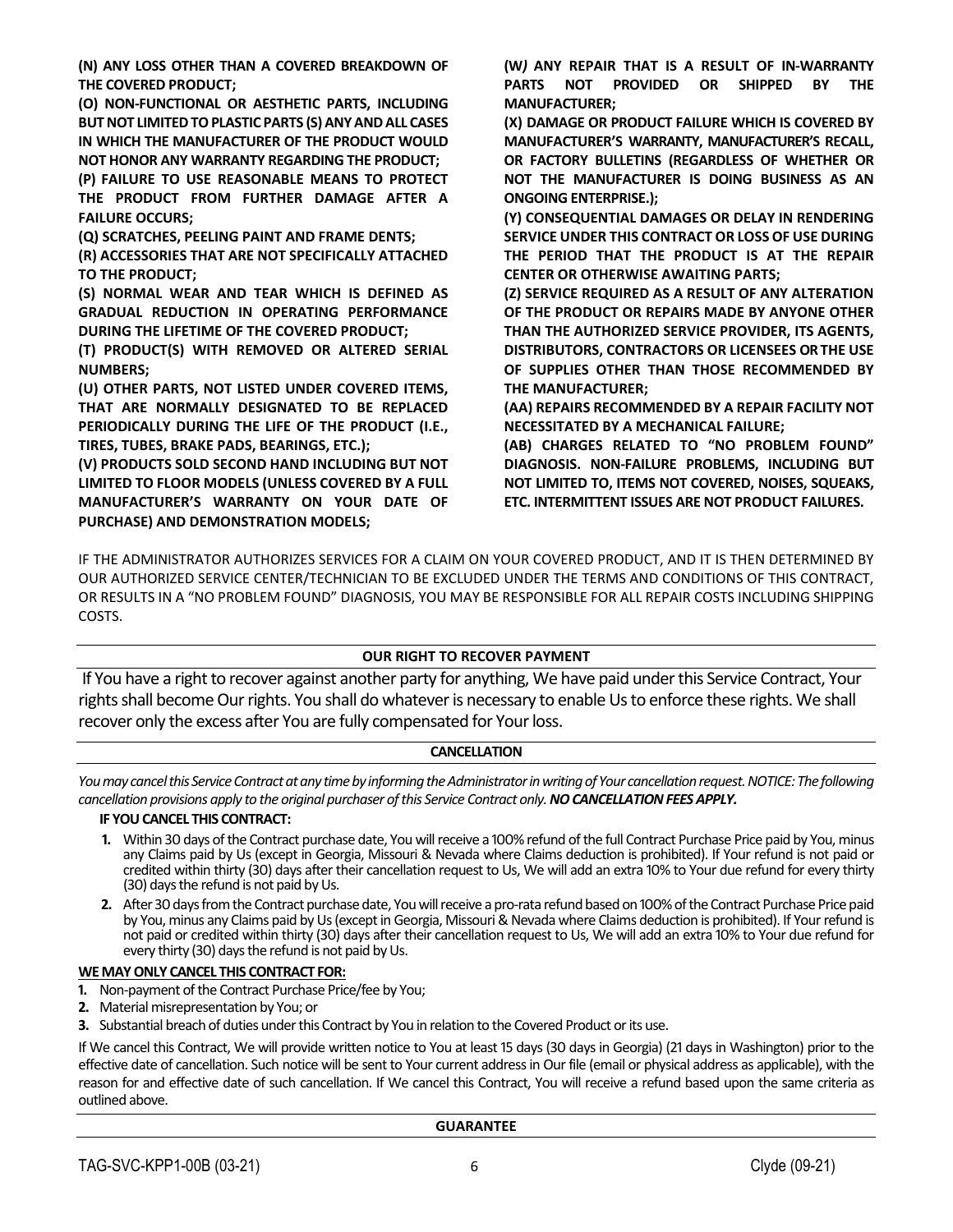This is not an insurance policy; it is a Service Contract. We have obtained an insurance policy to insure Our performance under this Service Contract. Should We fail to: 1) pay any Claim; 2) fail to replace the Product covered under this Service Contract within sixty (60) days after a replacement Claim has been submitted; or 3) after receiving Your notice of cancellation We fail to refund any unearned portion of the Service Contract Purchase Price; You are entitled to make a direct Claim against the insurer, Wesco Insurance Company, at 866‐505‐4048 or 59 Maiden Lane, 43rd Floor, New York, NY 10038.

#### **GENERAL PROVISIONS**

- 1. Waiver; Severability. The failure of any party to require performance by the other party of any provision hereof will not affect the full right to require such performance at any time thereafter; nor will the waiver by either party of a breach of any provision hereof be taken or held to be a waiver of the provision itself. In the event that any provision of these terms and conditions will be unenforceable or invalid under any applicable law or be so held by applicable court decision, such unenforceability or invalidity will not render these terms and conditions unenforceable or invalid as a whole and in such event, such provisions will be changed and interpreted so as to best accomplish the objectives of such unenforceable or invalid provision within the limits of applicable law or applicable court decisions.
- 2. Notices. You expressly consent to be contacted, for any and all purposes, at any telephone number, or physical or electronic address You provide Us. All notices or requests pertaining to this Contract will be in writing and may be sent by any reasonable means including by mail, email, facsimile, text message or recognized commercial overnight courier. Notices to You are considered delivered when sent to You by email or fax number that You provided to Us, or three (3) days after mailing to the street address You provided.

#### **RENEWABILITY**

This Contract is not renewable.

#### **TRANSFERABILITY**

If You wish to transfer coverage under this Service Contract to a different owner, please contact the Administrator to initiate Our transfer process.

#### **ENTIRE AGREEMENT**

This Service Contract; including the terms, conditions, limitations, exceptions, and exclusions, Your Contract Purchase Receipt and Product Purchase Receipt, constitute the entire agreement between Us and You and no representation, promise or condition not contained herein shall modify these items, except as required by law.

#### **ARBITRATION**

Any dispute or claim relating in any way to Your purchase or use of this Service Contract will be resolved by binding **arbitration, rather than in court**, except that You may assert claims in small claims court if Your claims qualify. The Federal Arbitration Act and federal arbitration law apply to this agreement.

## There is no judge or jury in arbitration, and court review of an arbitration award is limited. However, an arbitrator can award on an individual basis the same damages and relief as a court (including injunctive and declaratory relief or statutory **damages), and must follow the Terms and Conditions of this Service Contract as a court would.**

To begin an arbitration proceeding, You must send a letter requesting arbitration and describing Your claim to Administrator at P.O. Box 1189, Bedford, TX 76095, ATTN: Legal Dept. The arbitration will be conducted by the American Arbitration Association (AAA) under its rules, including the AAA's Supplementary Procedures for Consumer‐Related Disputes. The AAA's rules are available at www.adr.org or by calling 1‐800‐778‐7879. Payment of all filing, administration and arbitrator fees will be governed by the AAA'srules. We will reimburse those feesfor claimstotaling lessthan \$10,000 unlessthe arbitrator determines the claims are frivolous. Likewise, We will not seek attorneys' fees and costs in arbitration unless the arbitrator determines the claims are frivolous. You may choose to have the arbitration conducted by telephone, based on written submissions, or in person in the county where You live or at another mutually agreed location.

We each agree that any dispute resolution proceedings will be conducted only on an individual basis and not in a class, **consolidated or representative action.** If for any reason a claim proceedsin court rather than in arbitration **we each waive any right to a jury trial**.

## **APPLICABLE LAW**

By purchasing this Service Contract, You agree that the Federal Arbitration Act, applicable federal law, and the laws of the state of Texas, without regard to principles of conflict of laws, will govern these Terms and Conditions and any dispute of any sort that might arise between You and Us.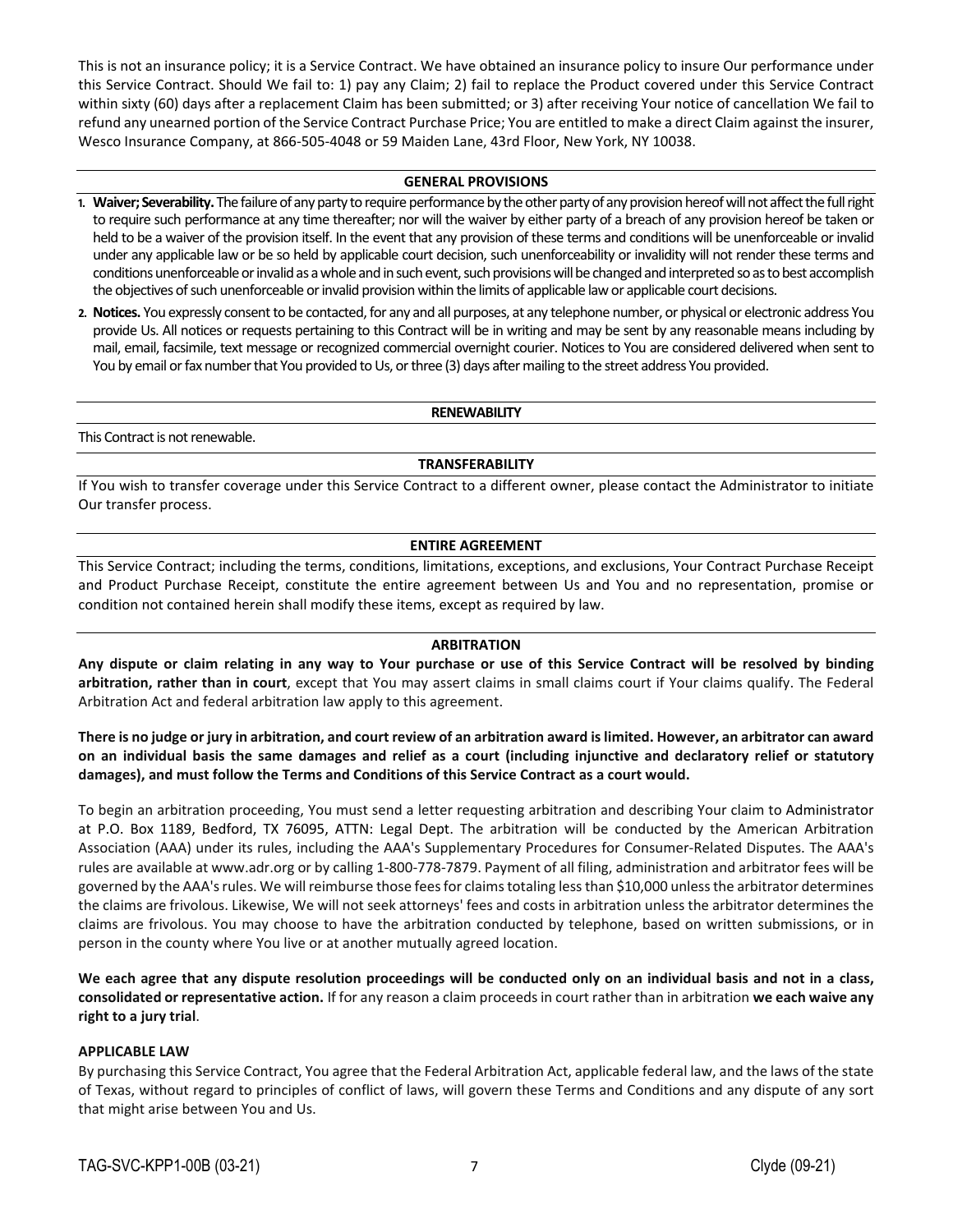#### **SPECIAL STATE DISCLOSURES**

Regulation of service plans may vary widely from state to state. Any provision within this Service Contract ("Service Contract") which conflicts with the laws of the state where you live shall automatically be considered to be modified in conformity with applicable state laws and regulations asset forth below. The following state specific requirements apply if your Service Contract was purchased in one of the following states and supersede any other provision within your Service Contract terms and conditions to the contrary.

**Alabama: HOW TO FILE A CLAIM ‐** If You need to file a Claim under this Service Contract, You must obtain authorization by calling the Administrator at 1‐877‐248‐7707or by visiting www.MyProtectionPlan360.com/. If You need authorization when the Administrator's office is closed, You may obtain prior authorization by visiting http://www.myprotectionplan360.com/ any time. Failure to obtain prior authorization may result in non‐payment. **CANCELLATION** is amended as follows: Any refund may be credited to any outstanding balance of Your account and the excess, if any, returned to You. Arbitration is non-binding in the State of Alabama. Arbitration proceeding shall be conducted in the county in which the consumer resides.

**Arizona: LIMIT OF LIABILITY** is amended as follows: in addition to that which is noted above, neither We nor the Administrator nor the retailer shall be liable for any incidental or consequential damages; including but not limited to: property damage, lost time, lost data, or lost income/wages resulting from the failure of or damage to any covered product or component thereof, regardless of whether such failure or damage is covered under the provisions of this contract, or from delays in service or the inability to render service, or resulting from the unavailability of repair or replacement parts/components/items or inability to provide exact match replacement, or if the information provided by You cannot be verified as accurate or is found to be deceptively inaccurate; including any inherent product flaws. "**EXCLUSIONS**-**WHAT IS NOT COVERED"** ‐ We shall not provide coverage only for those specifically listed items in the **"EXCLUSIONS ‐WHAT IS NOT COVERED"** section which occurred while owned by You. "Pre‐existing conditions" is amended to include: may not be excluded if such conditions were known or should reasonable have been known to Us or the Retailer. **CANCELLATION** is amended as follows: The Provider may only cancel this Service Contract for fraud by You, material misrepresentation by You, nonpayment by You or a substantial breach of duties by You relating to the covered property or its use. In no event will any claims incurred or paid be deducted from any refund.

The Arbitration Provision does not prohibit an Arizona resident from following the process to resolve complaints as outlined by the Arizona Department of Insurance. To learn more about process, You may contact the Arizona Department of Insurance and Financial Institutions (DIFI) at 100 North 15<sup>th</sup> Avenue, Suite 261, Phoenix, AZ 85007-2630, ATTN: Consumer Affairs.

**Arkansas: HOW TO FILE A CLAIM** ‐ If You need to file a Claim under this Service Contract, You must obtain authorization by calling the Administrator at 1‐877‐248‐7707or by visiting www.MyProtectionPlan360.com/. If You need authorization when the Administrator's office is closed, You may obtain prior authorization by visiting www.MyProtectionPlan360.com/ any time. Failure to obtain prior authorization may result in non‐payment.

**California:** Guardsman Industries, LLC (License No. SA‐83) is the Service Contract Administrator and the Obligor for this Service Contract. **CANCELLATION** is amended as follows: This Service Contract may be cancelled by the Service Contract holder for any reason, including, but not limited to, the Product covered under this Service Contract being sold, lost, stolen, or destroyed. If You decide to cancel Your Service Contract, and Your cancellation notice is received by the Administrator within sixty (60) days of the date You received the Service Contract and no claims have been paid, You will be refunded the full Service Contract price. If You have made claims against the Service Contract or cancellation notice isreceived by the Administrator after sixty (60) days of the date You received the Service Contract, You will be refunded a pro-rated amount of the Service Contract price, less any claims paid.

**Connecticut:** This Service Contract is an agreement between the Obligor/Provider, Guardsman US LLC, 2200 Highway 121, Ste. 100, Bedford, TX 76021, 1‐877‐248‐7707and You. In the event of a dispute with the Administrator, You may contact The State of Connecticut, Insurance Department, P.O. Box 816, Hartford, CT 06142‐0816, Attn: Consumer Affairs. The written complaint must contain a description of the dispute, the purchase or lease price of the Product, the cost of repair of the Product and a copy of the Service Contract. **GUARANTEE** is amended as follows: If We fail to pay or to deliver service on a claim within sixty (60) days after proof of loss has been filed, or in the event You cancel this Service Contract and We fail to issue any applicable refund within sixty (60) days after cancellation, file a claim against the insurer, Wesco Insurance Company at 59 Maiden Lane, 43rd Floor, New York, NY 10038, by calling 1‐866‐505‐4048. **CANCELLATION** is amended as follows: This Service Contract may be cancelled by the Service Contract holder if the Product covered under this Service Contract is returned, sold, lost, stolen, or destroyed.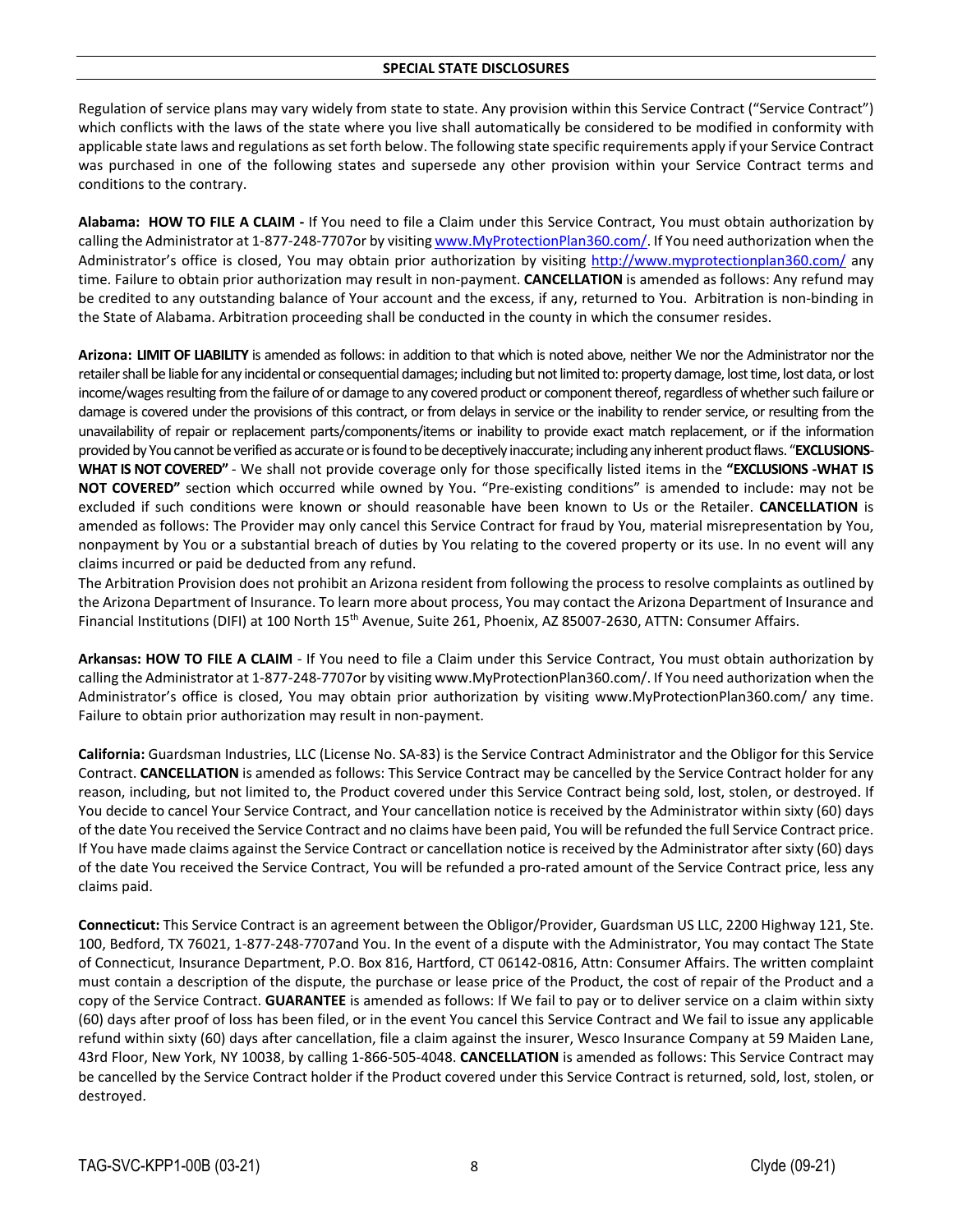**Florida:** This Service Contract is between the Provider, WCPS of Florida., (License No. 80202) and You, the purchaser. The rates charged to You for this Service Contract are not subject to regulation by the Florida Office of Insurance Regulation. **CANCELLATION** is deleted and replaced with the following: You may cancel Your Service Contract by informing the selling dealer or the Administrator, WCPS of Florida, Inc. (License No. 80202) of Your cancellation request. In the event the Service Contract is canceled by You, return of the premium shall be based upon one hundred percent (100%) of the unearned pro-rata premium less any Claimsthat have been paid or lessthe cost of repairs made on Your behalf. In the event the Service Contract is canceled by the Administrator or Provider, return of the premium shall be based upon one hundred percent (100%) of the unearned pro-rata premium less any Claims that have been paid or less the cost of repairs made on Your behalf.

**Georgia: CANCELLATION** is amended as follows: In no event will any claims incurred or paid be deducted from any refund. If a administrative fee is applicable, it will not exceed 10% of the pro-rata refund amount and only applies to cancellations by the contract holder. The Provider may only cancel this Service Contract for fraud by You, material misrepresentation by You, or nonpayment by You. If the Provider cancels, the Provider must provide 30 days written notice of cancellation. If the purchase of this Contract was financed, the lienholder may only cancel this Contract for non‐payment if they hold a power of attorney. **EXCLUSIONS** (**WHAT IS NOT COVERED)** – Only unauthorized product repairs, modifications or alterations performed after the effective date of the Service Contract are excluded. Any arbitration provision is deleted in its entirety. "PRE‐EXISTING CONDITONS – is replaced with: conditions that were caused by You or known by You prior to purchasing this Service Contract.

**Illinois:** Covered items must be in place and in good operating condition on the effective date of coverage and become inoperative due to defects in materials or workmanship, Power Surge event, or ADH event if applicable to Your Plan, after the effective date of this Service Contract This Service Contract does not cover failures resulting from normal wear and tear.

**Indiana:** This Contract is not insurance and is not subject to Indiana insurance law. Your proof of payment to the Retailer for this Service Contract shall be considered proof of payment to the insurance company which guarantees Our obligations to You. If We fail to perform or make payment due under this Contract within sixty (60) days after You request the performance or payment, You may request the performance or payment directly from the insurer that issued the provider's Service Contract reimbursement policy, including any applicable requirement under the Contract that the provider refund any part of the cost of the Contract upon cancellation of the Contract. **PRE‐EXISTING CONDITIONS** – The "Pre‐Existing Condition:" definition is deleted and replaced with: conditions that were caused by You or known by You prior to purchasing this Service Contract.

**Michigan:** If performance of the Service Contract is interrupted because of a strike or work stoppage at the company's place of business, the effective period of the Service Contract shall be extended for the period of the strike or work stoppage.

**Nevada: CANCELLATION** is amended as follows: In no event will any claims incurred or paid be deducted from any refund. We may cancel this Service Contract within seventy (70) days from the date of purchase for any reason. After seventy (70) days, We may only cancel this Service Contract for nonpayment by You, fraud or material misrepresentation by You, or a substantial breach of duties by You relating to the covered property or its use if it occurred after the effective date of the Service Contract and it substantially and materially increased the service required under the Service Contract. If We cancel this Service Contract, You will be entitled to a pro‐rata refund of the unearned Service Contract fee, no cancellation fee shall apply, and We shall mail a written notice to You at the last known address held by Us at least fifteen (15) days preceding the effective date of cancellation. The notice will state the effective date and the reason for the cancellation. If Your Service Contract was financed, the outstanding balance will be deducted from any refund. **EXCLUSIONS** (**WHAT IS NOT COVERED)** – This Service Contract provides coverage that is excess over any other applicable coverage. Only unauthorized product repairs, modifications or alterations performed after the effective date of the Service Contract, or damages arising from such actions are excluded. Any reference to 'administrative fee' with respect to cancellation is changed to 'cancellation fee'.

If You are not satisfied with the manner in which We are handling Your claim, You may contact the Nevada Insurance Commissioner by use of the toll‐free telephone number of the Insurance Division, (888) 872‐3234.

**New Hampshire:** In the event You do not receive satisfaction under this Service Contract, You may contact the New Hampshire Insurance Department at, 21 South Fruit Street, Suite 14, Concord, NH 03301, 603‐271‐2261.

**New Mexico: GUARANTEE** is amended to include: This Service Contract is insured by Wesco Insurance Company. If the Service Contract provider fails to pay You or otherwise provide You with the covered service within sixty (60) days of Your submission of a valid claim, You may submit Your claim to Wesco Insurance Company at 866‐505‐4048, regulatorycompliance@amtrustgroup.com, or 59 Maiden Lane, 43rd Floor, New York, NY 10038. If you have any concerns regarding the handling of your claim, you may contact the Office of Superintendent of Insurance at 855‐427‐5674.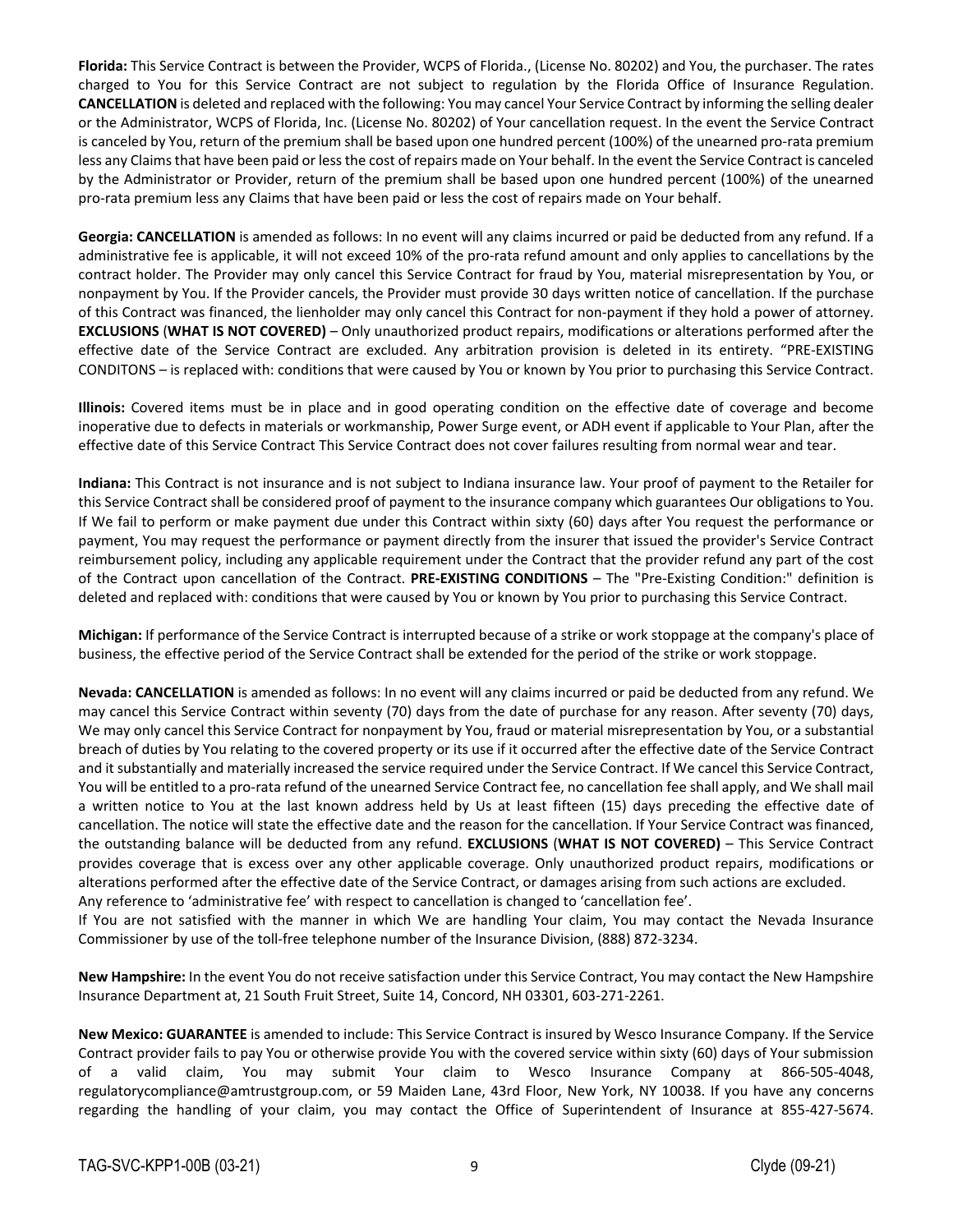**CANCELLATION** is amended as follows: We may cancel this Service Contract within seventy (70) days from the date of purchase for any reason. After seventy (70) days, We may only cancel this Service Contract for the following acts by the You: Non‐ payment; discovery of fraud or material misrepresentation by You in obtaining the Service Contract or in presenting a Claim; or discovery of either of the following if it occurred after the effective date of the Service Contract and substantially and materially increased the service required under the Service Contract: an act or omission; or a violation of any condition of the Service Contract.

**North Carolina: CANCELLATION** is amended as follows: We may only cancel this Service Contract for non‐payment of the purchase price of the Service Contract or a direct violation of the Service Contract by You.

**Oklahoma:** The Service Warranty Association is Guardsman US LLC, 2200 Highway 121, Ste. 100, Bedford, TX 76021, 1‐800‐ 723‐1127, Oklahoma Identification #507496076. This is not an insurance contract. Coverage afforded under this Service Contract is not guaranteed by the Oklahoma Insurance Guaranty Association. **CANCELLATION** is deleted and replaced with the following: You may cancel Your Service Contract at any time by informing Us or the Administrator. If You cancel this Service Contract within the first thirty (30) days and no Claim has been authorized or paid within the first thirty (30) days, We will refund the entire Service Contract purchase price. If You cancel this Service Contract after the first thirty (30) days, or have made a Claim within the first thirty (30) days, return of the Provider fee shall be based upon one hundred percent (100%) of the unearned pro‐rata Provider fee less the actual cost of any service provided under the Service Contract. If We cancel this Service Contract, return of the Provider fee shall be based upon one hundred percent (100%) of unearned pro‐rata Provider fee less the actual cost of any service provided under the Service Contract.

**Oregon:** This Service Contract is an agreement between the Obligor/Provider, Guardsman US LLC, 2200 Highway 121, Ste. 100, Bedford, TX 76021, 1‐877‐248‐7707and You. NOTICE: If the purchase of this Contract was financed, any outstanding balance due to the finance company will be deducted from any due refund and paid to the finance company instead of You. The refund amount paid to the finance company may be less than the Contract purchase price financed if claims have been paid by Us. **HOW TO FILE A CLAIM** ‐ If You need to file a Claim under this Service Contract, You must obtain authorization by calling the Administrator at 1‐877‐248‐7707or by visiting www.MyProtectionPlan360.com/. If You need authorization when the Administrator's office is closed, You may obtain prior authorization by visiting http://www.myprotectionplan360.com/ any time. Failure to obtain prior authorization may result in non‐payment. **CANCELLATION** is amended to add: If the purchase of this Contract was financed, any outstanding balance due to the finance company will be deducted from any due refund and paid to the finance company instead of You. The refund amount paid to the finance company may be less than the Contract purchase price financed if claims have been paid by Us. The Arbitration Provision is deleted and replaced as follows: If a settlement for a claim dispute cannot be reached, the parties may elect arbitration by mutual agreement at the time of the dispute cannot be reached, the parties may elect arbitration by mutual agreement at the time of the dispute after the claimant has exhausted all internal appeals and can be binding by consent of the Plan holder. Arbitration will take place under the laws will prevail unless it conflicts with the Federal Arbitration Act. Notwithstanding the foregoing, either party may bring an individual action in small claims court or trial by jury. This arbitration agreement does not preclude You from bringing issues to the attention of federal, state, or local agencies. Such agencies can, if the law allows, seek relief against Us on Your behalf. You agree that by entering into this Plan, You and We are each waiving the right to participate in a class action.

**South Carolina:** If You have any questions regarding this Service Contract, or a complaint against the Obligor, You may contact the South Carolina Department of Insurance at 1201 Main Street, Suite 1000, Columbia, South Carolina 29201, (803) 737‐6160.

**Texas:** The Administrator is Guardsman US LLC, Service Contract Administrator No. 731. If You have any questions regarding the regulation of the Service Contract Provider or a complaint against the Obligor, You may contact the Texas Department of Licensing & Regulation, 920 Colorado, P.O. Box 12157, Austin, Texas 78711, (800) 803‐9202. **CANCELLATION** section is amended as follows: You may return this Service Contract within thirty (30) days of the date of purchase of this Service Contract. If this Service Contract is cancelled within the first thirty (30) days, We will refund the entire Service Contract charge, less claims paid. If this Service Contract is cancelled after the first thirty (30) days, You will receive a pro‐rata refund of the Service Contract price less claims paid. A ten percent (10%) penalty per month will be added to a refund that is not made within thirty (30) days of Your cancellation request to the Provider. You may apply for reimbursement directly to the insurer if a refund or credit is not paid before the 46th day after the date on which the Service Contract is canceled. These provisions apply only to the original purchaser of the Service Contract.

**Utah:** The Provider/Obligor is Guardsman US LLC, 2200 Highway 121, Ste. 100, Bedford, TX 76021, 1‐800‐723‐1127. This Service Contract is subject to limited regulation by the Utah Insurance Department. To file a complaint, contact the Utah Insurance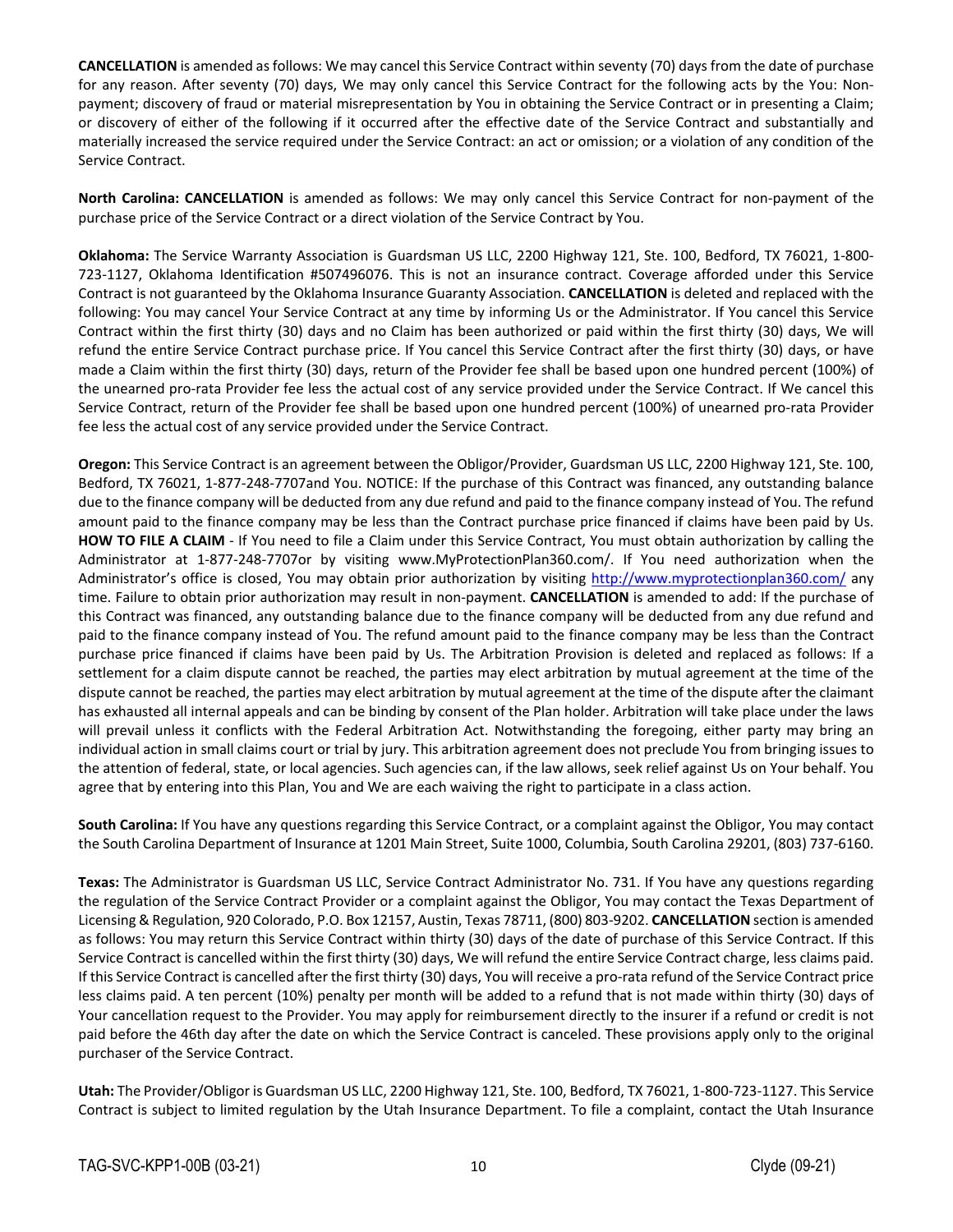Department. Coverage afforded under this Service Contract is not guaranteed by the Property and Casualty Guaranty Association. **GUARANTEE** is amended as follows: Should the provider fail to pay or provide service on any claim within 60 days after proof of loss has been filed, the contract holder is entitled to make a claim directly against the Insurance Company. **CANCELLATION** – Is amended as follows: We may only cancel this Service Contract for material misrepresentation by You, nonpayment by You or a substantial breach of contractual duties by You relating to the covered property or its use. If We cancel this Service Contract for material misrepresentation or a substantial breach of contractual duties, such cancellation will be effective thirty (30) days after mailing of notice. If We cancel this Service Contract for non-payment, such cancellation will be effective fifteen (15) days after the mailing of notice. The notice will state the effective date and the reason for the cancellation.

**Virginia:** If any promise made in the contract has been denied or has not been honored within 60 days after your request, you may contact the Virginia Department of Agriculture and Consumer Services, Office of Charitable and Regulatory Programs at http://www.vdacs.virginia.gov/food‐extended‐service‐contract‐providers.shtml to file a complaint.

**Washington:** Warrantech Consumer Product Services, Inc. P.O. Box 1189 Bedford, TX, 76095 is the Obligor for this Service Contract. The State of Washington is the jurisdiction for any civil action in connection with this Contract. **EXCLUSIONS** (**WHAT IS NOT COVERED)** – What is excluded from coverage islimited to that which is expressly stated under the **"EXCLUSIONS (WHAT IS NOT COVERED)"** section of this Service Contract which occurred while owned by You. **GUARANTEE** is amended to include: A contract holder is entitled to apply directly to Wesco Insurance Company, at 59 Maiden Lane, 43rd Floor, New York, NY 10038 or 866‐505‐4048 for refund, payment, or performance due.

**Wisconsin: THIS CONTRACT IS SUBJECT TO LIMITED REGULATION BY THE OFFICE OF THE COMMISSIONER OF INSURANCE.** All references to "Service Contract/Agreement" are hereby deleted and replaced with "Service Contract". **CANCELLATION** is deleted and replaced as follows: You may cancel this Service Contract at any time by informing Us or the Administrator. If this Service Contract is canceled within thirty (30) days of the date of purchase and no Claims have been paid, the Administrator shall return one hundred percent (100%) of the purchase price paid and the Service Contract shall be void. The right to void the Service Contract applies only to the original purchaser of the Service Contract. If Your refund is not paid or credited within thirty (30) days after Your cancellation request to Us, We will add an extra ten percent (10%) to Your due refund for every thirty (30) days the refund is not paid by Us. For Service Contracts canceled subsequent to the period stated above or if a claim has been made under this Service Contract within such period, We shall refund one hundred percent (100%) of the unearned pro rata provider fee, less any claims paid. If You request cancellation due to a total loss of Your Product which is not covered by a replacement under the terms of Your Service Contract, the Administrator shall return one hundred percent (100%) of the unearned pro‐rata Service Contract purchase price paid, less claims paid. We may only cancel this Service Contract for material misrepresentation by You, nonpayment by You or a substantial breach of duties by You relating to the covered property or its use. If We cancel for any reason other than nonpayment, then We shall refund one hundred percent (100%) of the unearned pro rata provider fee, less any claims paid. If We cancel this Service Contract, We shall provide written notice to You at Your last known address at least fifteen (15) days prior to cancellation. The notice shall state the effective date of the cancellation and the reason for the cancellation. Unauthorized repairs may not be covered. **GUARANTEE** is deleted and replaced as follows: Our obligations under this Service Contract are insured under a Service Contract reimbursement insurance policy. Should We fail to pay any Claim or fail to replace the Product covered under this Service Contract within sixty (60) days after You provide proof of loss or, in the event You cancel this Service Contract and We fail to refund the unearned portion of the Service Contract purchase price, or if the Provider becomes insolvent or otherwise financially impaired, You are entitled to make a direct Claim against the insurer, Wesco Insurance Company, at 1‐866‐505‐4048 or 59 Maiden Lane, 43rd Floor, New York, NY 10038 for reimbursement, payment or provision of this Service Contract. Unauthorized repairs may not be covered.

**Wyoming:** You may return this Service Agreement within twenty (20) days of the date this Service Agreement was provided to you, or within ten (10) days if the Service Agreement was delivered to you at the time of sale. If you made no claim, the Service Agreement is void and the full purchase price will be refunded to you. The Administrator will pay a penalty of ten (10) percent on a refund that is not paid or credited within forty-five (45) days after return of the Service Agreement to the Administrator. These provisions apply only to the original purchaser of the Service Agreement. In the event Administrator cancels the Service Agreement, Administrator will mail a written notice to you at your last known address at least ten (10) days prior to cancellation which shall state the effective date of cancellation and the reason for cancellation. However, prior notice is not required if the reason for cancellation is nonpayment of the provider fee, a material misrepresentation by you relating to the covered property or its use, or a substantial breach of your duties relating to the covered product or its use. Obligations under this Service Agreement are insured by: Wesco Insurance Company, 59 Maiden Lane, 43rd Floor, New York, NY 10038.